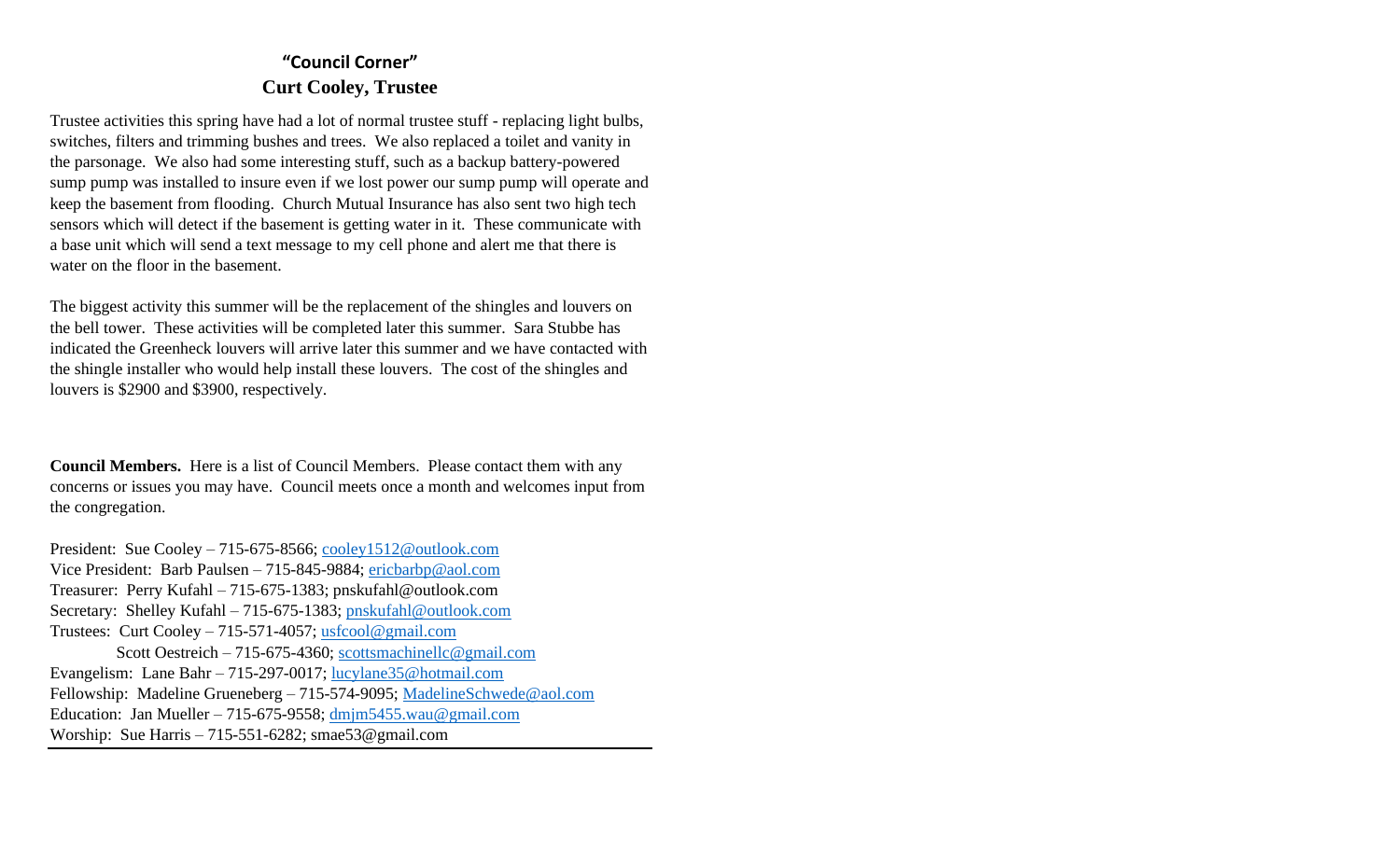**Council Meeting Minutes.** Copies of the minutes from the most recently held Council meeting are by the mailboxes. Please feel free to pick up a copy. If more are needed, please contact the church office.

**Worship Committee.** Are you interested in being on a committee that would be involved in planning worship services? This would include outdoor, special services etc. Please bring new ideas and suggestions as we move forward in 2021. Please contact Sue Harris, worship chair, at 715-551-6282 or email [smae53@gmail.com.](mailto:smae53@gmail.com) Thank you

**Welcome New Members!** Welcome to our new members here at St. John: Bill & Jennifer Schwede; Lucas & Mckenzie Cottrell and their newly-baptized children Ryker and Reina. Also, welcome our newly-baptized members Emelia Grueneberg; Charlie Knoblock; Boone Hein; Riley LaVake and Jake Schoepke.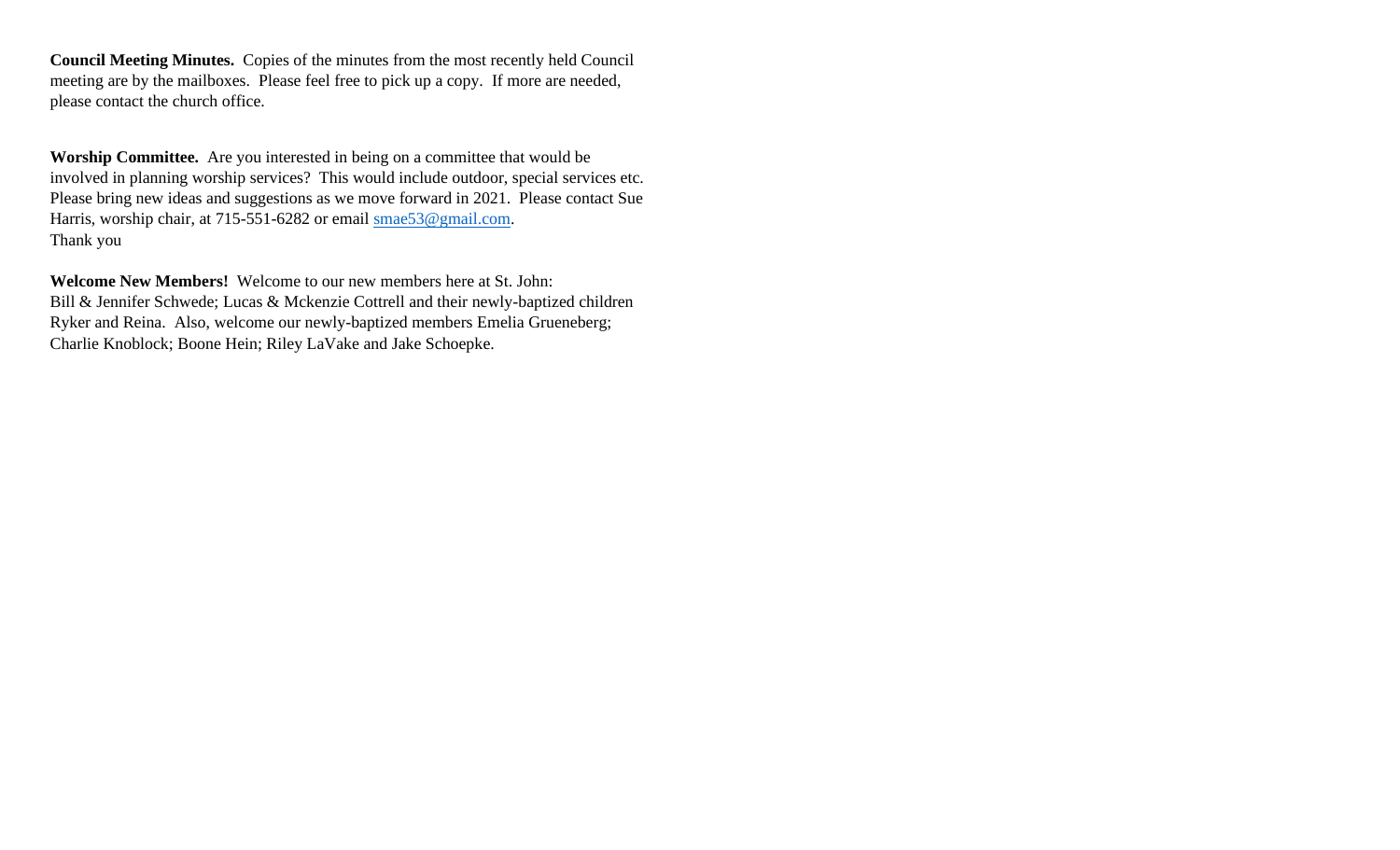## **VISION FOR ST JOHN**

St. John Evangelical Lutheran Church, Village of Maine, Wausau, WI is a country church with an average Sunday worship attendance of about 100 folks. We are affiliated with the Evangelical Lutheran Church in America. Yet, more than numbers or affiliations, we are a congregation which welcomes all who seek meaning and hope in their lives through all the possibilities of a connection to the love of God in Jesus Christ. At our core, we value and nurture relationships.

## **We Value and Nurture Relationships With our God**

- "He (Jesus) said to him, 'You shall love the Lord your God with all your heart, and with all your soul, and with all your mind.'" (Matthew 22:37 NRSV)

## **We Value and Nurture Relationships with Each Other**

- "I came that they may have life, and have it abundantly." (John 10:10 NRSV)

## **We Value and Nurture Relationships with our Community**

- "I give you a new commandment, that you love one another. Just as I have loved you, you also should love one another." (John 13:34 NRSV)

## **We Value and Nurture Relationships with Ourselves**

- "For this reason…we have not ceased praying for you and asking that you may be filled with the knowledge of God's will in all spiritual wisdom and understanding…" (Colossians 1:9 NRSV)

**Welcome New Members!** Welcome to our new members here at St. John: Bill & Jennifer Schwede; Lucas & Mckenzie Cottrell and their newly-baptized children Ryker and Reina. Also, welcome our newly-baptized members Emelia Grueneberg; Charlie Knoblock; Boone Hein; Riley LaVake and Jake Schoepke.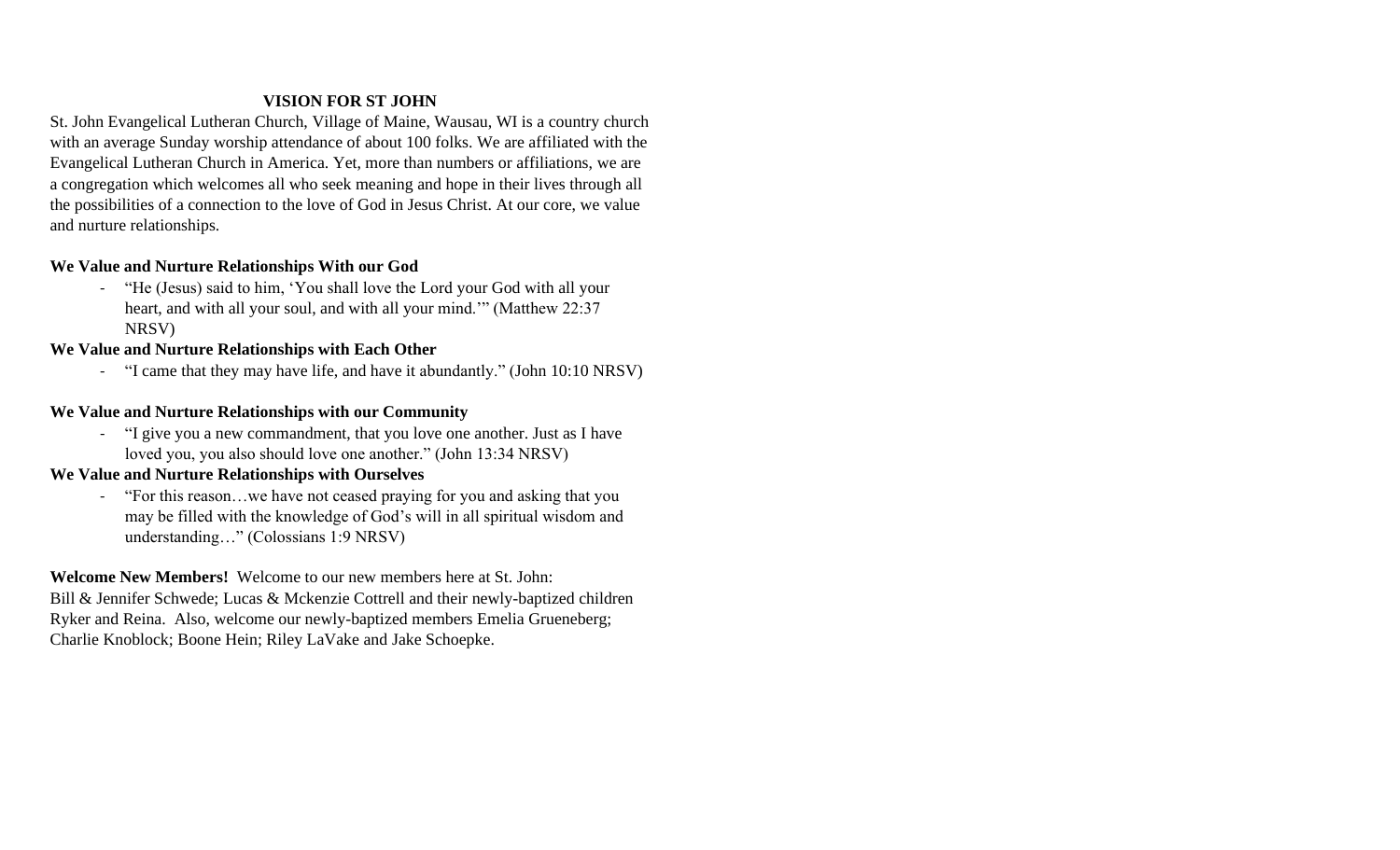**Homebound Parishioners.** The following parishioners are no longer able to consistently attend worship services. I visit them to remind them that they are loved by God and loved by their community of faith, St. John. Sometimes it is helpful to hear those reminders from someone in addition to me.

| Harriet Wanner      | Carol Fitzke                     | <b>Harley Goetsch</b>    |
|---------------------|----------------------------------|--------------------------|
| 3107 Westhill Drive | 237227 N. 120 <sup>th</sup> Ave. | Rennes Health/Rehab Ctr. |
| Wausau, WI 54401    | Wausau, WI 54401                 | 4810 Barbican Avenue     |
|                     |                                  | Weston, WI 54476         |
|                     |                                  |                          |

Florian Kolbe 540 E. Thomas St. Apt. 108 Wausau, WI 54403

| <b>Financial Report for May, 2021</b> |                           |      |                                    |  |
|---------------------------------------|---------------------------|------|------------------------------------|--|
| <b>Income Received</b>                | <b>May</b><br>\$14,254.34 |      | <b>Year-to-Date</b><br>\$63,149.38 |  |
| <b>Expenses Paid</b>                  | \$11,984.60               |      | \$64,261.13                        |  |
| <b>Difference</b>                     | \$2,269.74                |      | $(\$1,111.75)$                     |  |
|                                       |                           |      |                                    |  |
| <b>Attendance Report</b>              |                           |      |                                    |  |
|                                       |                           | 2021 | 2020                               |  |
| Average Weekly/May                    |                           | 88   | 104                                |  |
| Average Weekly/Year-to-Date           |                           | 103  | 126                                |  |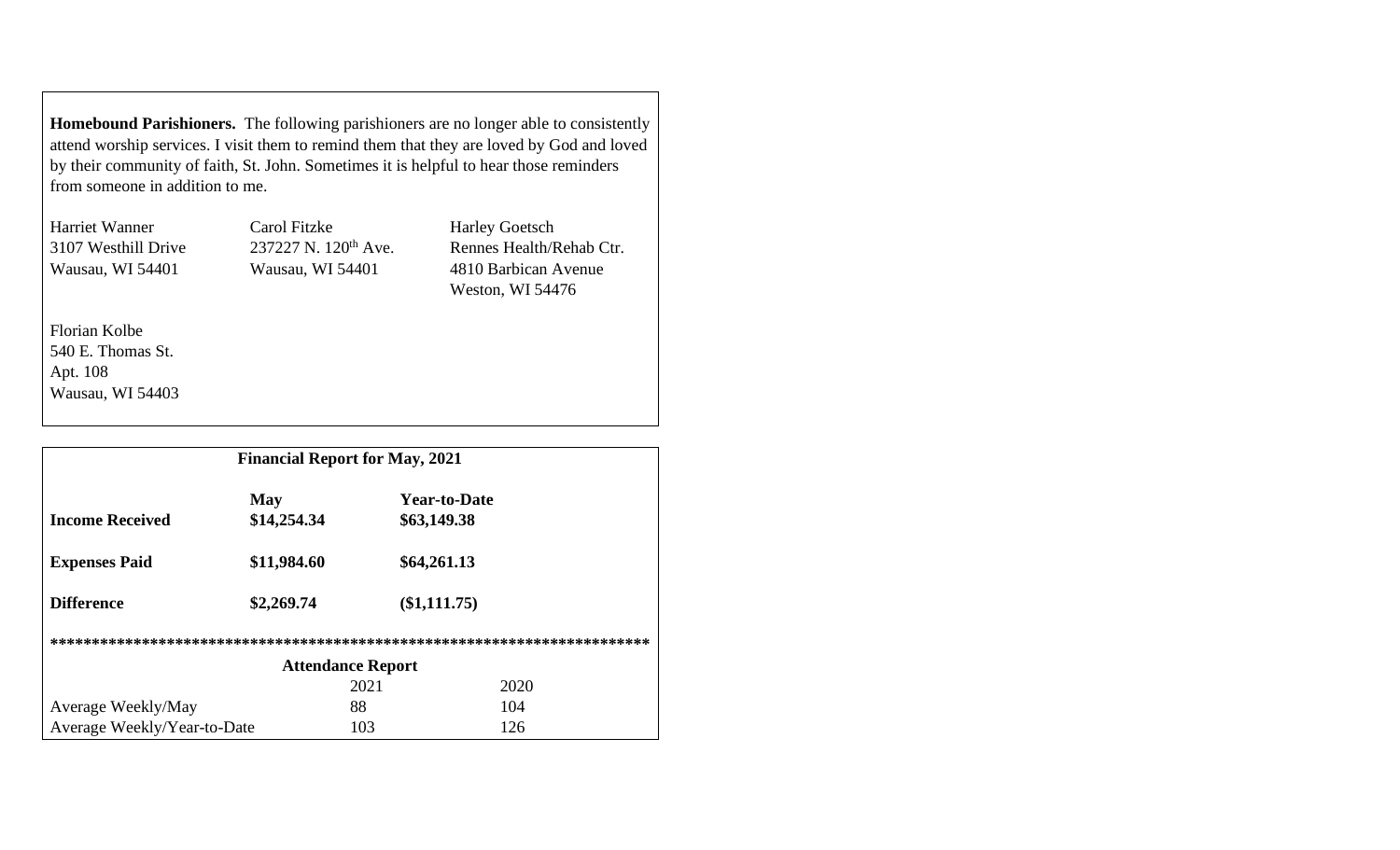- 
- 
- 
- 
- 
- 
- 
- 
- 
- 
- 
- 7-11 Vernon Bahr
- 7-11 Aiden Ohrmundt
- 7-12 Debbie Knapp
- 7-12 Brec Ohrmundt
- 7-12 Ashlee Walters
- 7-14 Henry Marquardt
- 7-15 Britta Rowe
- 7-16 Agnes Schelbert
- 7-17 Mason Hirn
- 7-18 Debbie Klug
- 7-19 Aleah Oestreich
- 7-20 Scott Buchberger
- 7-20 Pam Mootz
- 7-20 Kara Rode
- 7-20 Ava Rode
- 7-20 Eli Swemke
- 7-21 Carrie Hoeft
- 7-21 Mike Kilinski
- 7-21 Jake Schoepke
- 7-22 James Nolan
- 7-25 Kate Young
- 7-26 Coleton LeDuc
- 7-27 Gene Bahr
- 7-27 Brandon Landrath
- 7-27 George Webb
- 7-27 Joanne Zahn
- 7-28 Bianca Melander

#### **July Birthdays July Anniversaries**

- 7-1 Karrissa Fitzke 7-10 Terry & Jamie Kickbusch
- 7-1 Connie Nowak 7-10 Randy & Brenda Knudsen
- 7-1 Sarah Preisig 7-12 Jason & Amanda Grueneberg
- 7-2 Jacob Pierschalla 7-14 James & Stephanie Borelli
- 7-3 Dylan Marquardt 7-15 Greg & Nicole Melander
- 7-4 Leopold Schiller 7-18 Fritz & Pat Poeske
- 7-6 Nichole Saari 7-23 Lucas & Mckenzie Cottrell
- 7-8 Chelsi Knoblock 7-23 Brandon & Brooke Schindler
- 7-8 Susan Rakow 7-25 Tim & Sue Sann
- 7-9 Tammi Smith 7-28 Randy & Diane Trulen
- 7-10 Bryce Heil 7-29 Gene & Lane Bahr